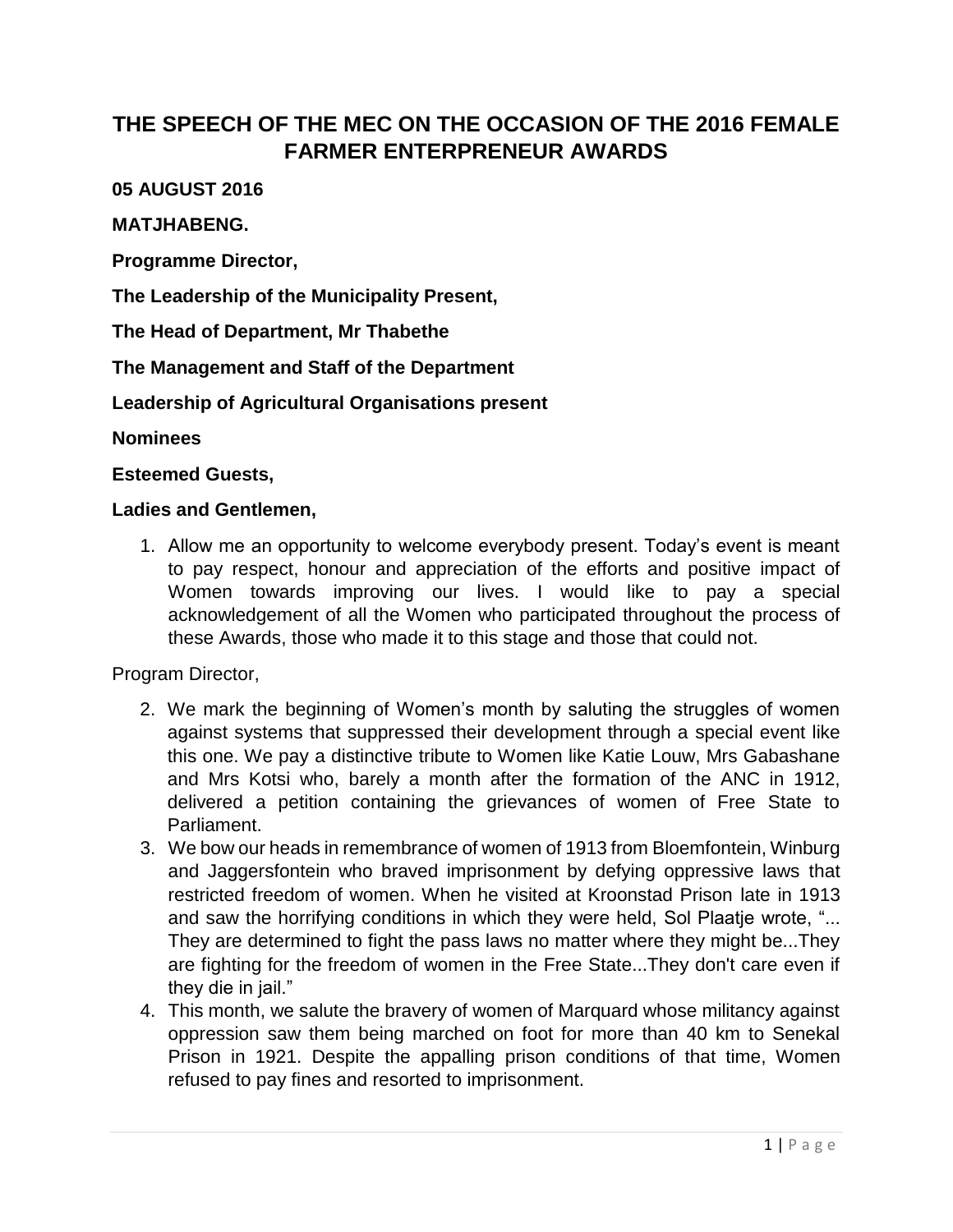5. We dedicate this event in honour of women of 1956 who marched to the Union Building against the pass laws. On the same day, more than one thousand women marched in Bloemfontein and Winburg in support of those that went to the Union Building. Their battle-cry was 'Wanthintúmmfazi, wanthintúmbhokodo'.

Program Director,

- 6. This militancy and bravery has always been at the centre of women's character throughout the known history of the human species. It is women, who have always managed families to give direction of the future to young generations in the family and society. It is women, who have always ensured that everyone in the family gets food, even if men would go out hunting.
- 7. It is women, who would till the land to ensure that there is enough food to sustain the family throughout the year without relying on hunting, and that was the beginning of the establishment of villages and settlements. It is that bravery and militancy that has always brought stability in societies and governance, all because 'Mme o tshwara thipa ka bohaleng'.
- 8. When men went out to hunt, women tilled the land. As men went out to war, women battled to fend for the kids and the sickly through the vegetable gardens and fruit trees they planted.
- 9. When men went to mines and cities to work so that the familes can have finances to survive and transact for their needs, women, would be left behind to till the land so that there is enough food to sustain survival of the family.

Program Director,

- 10.This event is appropriate to honour Women for the work they have been doing in societies for centuries, without appropriate appreciation. We reflect on projects in Vegetables, Fruits, and Meat Production that Women have established to supply markets with fresh produce. Some of those projects are reliable suppliers to big Supermarkets.
- 11.It is important to highlight that agricultural production serves as a key driver in the second economy.
- 12.When projects, especially through Corporatives, grow in leaps and bounds to provide competitive products in the markets, we become proud that the efforts of government in developing entrepreneurs of note are bearing positive fruits.
- 13.When a project becomes successful, it creates jobs and provides income to families.
- 14.Government should always be available to assist with the provision of the necessary skills to drive Corporatives in order to prevent collapse or failure of projects.

Program Director,

15. This year's event marks the  $17<sup>th</sup>$  anniversary since the launch of these Awards, and the theme is: